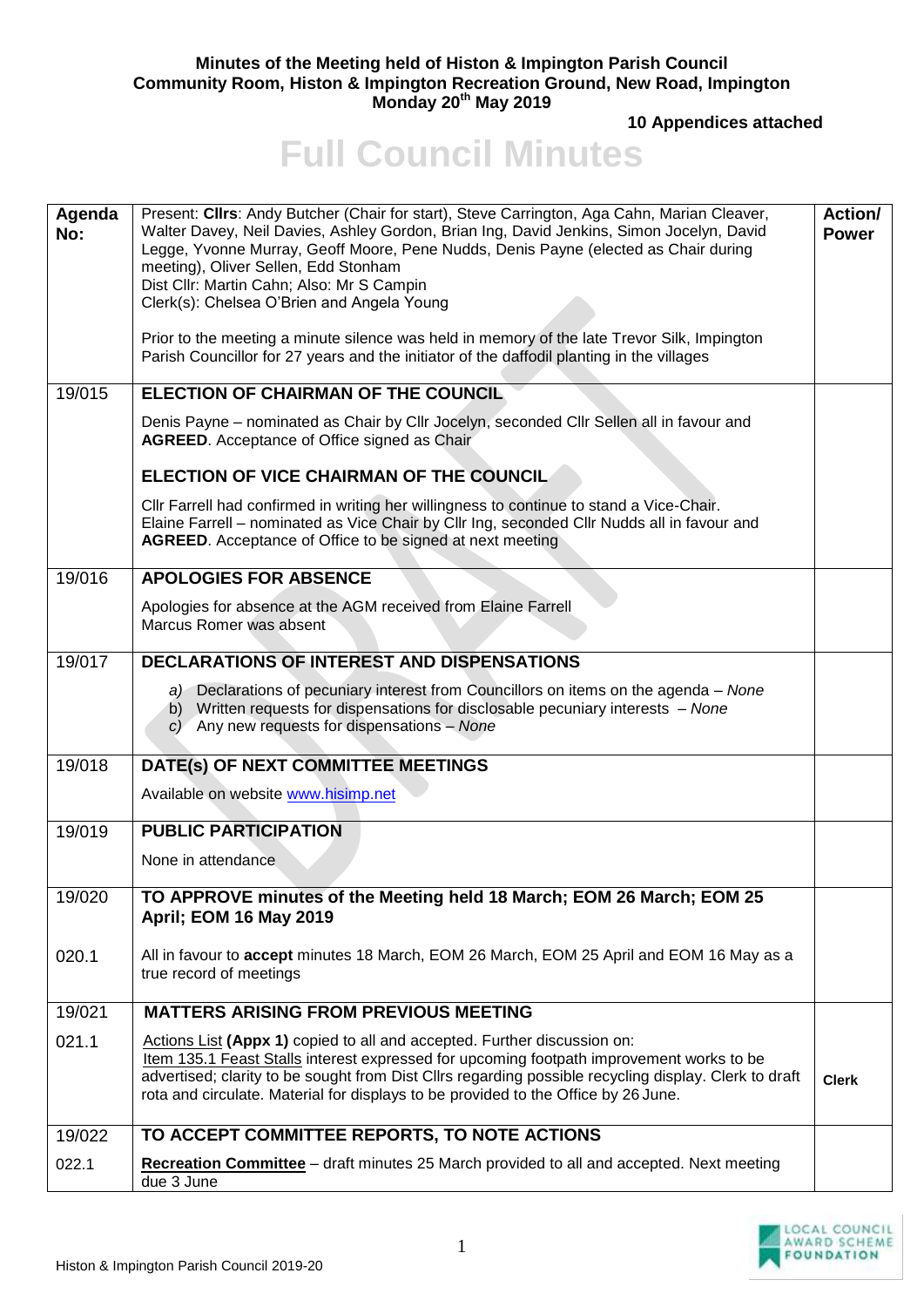| 022.2          | <b>Community Park Project Sub Committee</b> - draft minutes 1 April provided to all and accepted.<br>Informal and information meetings held. Next meeting due 3 June to elect Chair and Deputy<br>followed by 1 July |            |
|----------------|----------------------------------------------------------------------------------------------------------------------------------------------------------------------------------------------------------------------|------------|
| 022.3          | <b>Highways Committee</b> – draft minutes 23 April provided to all and accepted. Next meeting due 4<br>June to elect Chair and Deputy followed by 30 July                                                            |            |
| 022.4          | Planning Committee - draft minutes 9 April and 30 April provided to all and accepted. Next<br>meeting due 21 May                                                                                                     |            |
| 022.5          | <b>Environment Committee</b> - draft minutes 26 March provided to all and accepted. Next meeting<br>due 28 May. Walkabouts planned June                                                                              |            |
| 19/023         | TO CONSIDER RECOMMENDATION MADE BY A COMMITTEE                                                                                                                                                                       |            |
|                | None                                                                                                                                                                                                                 |            |
| 19/024         | TO REVIEW AND ACCEPT                                                                                                                                                                                                 |            |
| 024.1          | Detailed within agenda report (Appx 2):                                                                                                                                                                              |            |
|                | Delegation arrangements to committees, sub committees, staff and other local<br>$\bullet$                                                                                                                            |            |
|                | authorities<br><b>Terms of Reference for Committees</b><br>$\bullet$                                                                                                                                                 |            |
|                | Need for Committees to consider longer term view noted, Finance, Legal & Admin Committee                                                                                                                             | <b>FLA</b> |
|                | drafting paper for review at next meeting                                                                                                                                                                            |            |
|                | Proposed Cllr Butcher, seconded Cllr Cleaver, all in favour to <b>accept</b> . Each Committee to review<br>its Terms of Reference during the coming year.                                                            |            |
| 19/025         | <b>TO CONFIRM APPOINTMENT</b>                                                                                                                                                                                        |            |
| 025.1          | Proper Officer - Mrs A J Young to 30 June 2019 - Mrs C M O'Brien from 1 July 2019                                                                                                                                    |            |
| 025.2<br>025.3 | Responsible Financial Officer Mrs L M Marsh<br><b>Internal Auditor Mr I M Parish</b>                                                                                                                                 |            |
|                | Proposed Cllr Carrington, seconded Cllr Cleaver all in favour and agreed to confirm                                                                                                                                  |            |
|                | appointments                                                                                                                                                                                                         |            |
| 19/026         | TO APPOINT MEMBERS to serve on the under mentioned Committees:                                                                                                                                                       |            |
| 026.1          | <b>Committees:</b><br><b>Employment Committee:</b> M C Cleaver, N S Davies, B S Ing, Y Murray + 2 ex officio members                                                                                                 |            |
|                | Environment Committee: A Cahn, W Davey, S Jocelyn, G Moore, P J Nudds, M Romer + 2 ex                                                                                                                                |            |
|                | officio members<br>Finance, Legal & Admin Committee: A Butcher, A Gordon, N S Davies, B S Ing, D Jenkins, G                                                                                                          |            |
|                | Moore, E W Stonham + 2 ex officio members<br>Highways Committee: A Butcher, S Carrington, S Jocelyn, D N Legge, P J Nudds, E W                                                                                       |            |
|                | Stonham + 2 ex officio members                                                                                                                                                                                       |            |
|                | Planning Committee: A Cahn, S Carrington, M C Cleaver, W Davey, B S Ing, S Jocelyn, O<br>Sellen + 2 ex officio members                                                                                               |            |
|                | Recreation Committee: S Carrington, M C Cleaver; N S Davies, B S Ing, E W Stonham, D                                                                                                                                 |            |
|                | Jenkins $+ 2$ ex officio members, $+$ plus 4 user representatives<br>Community Park Project Sub Committee: A Butcher, S Carrington, N Davies, B Ing, G Moore,                                                        |            |
|                | E Stonham<br>Proposed Cllr Butcher, seconded Cllr Carrington all in favour and <b>agreed</b> Committee                                                                                                               |            |
|                | membership as nominated                                                                                                                                                                                              |            |
| 026.2          | Officers:<br>Allotment - Cllr P J Nudds                                                                                                                                                                              |            |
|                | <b>Rural Footpaths - Cllr G Moore</b><br>Playground and Open Space Inspector - Cllr S Carrington/Asst Groundsman                                                                                                     |            |
|                | Tree Warden - Cllrs P J Nudds                                                                                                                                                                                        |            |
|                | County Council Highways Co-Ordinator - Mr C Foster<br>Youth Liaison - Cllr S Jocelyn                                                                                                                                 |            |

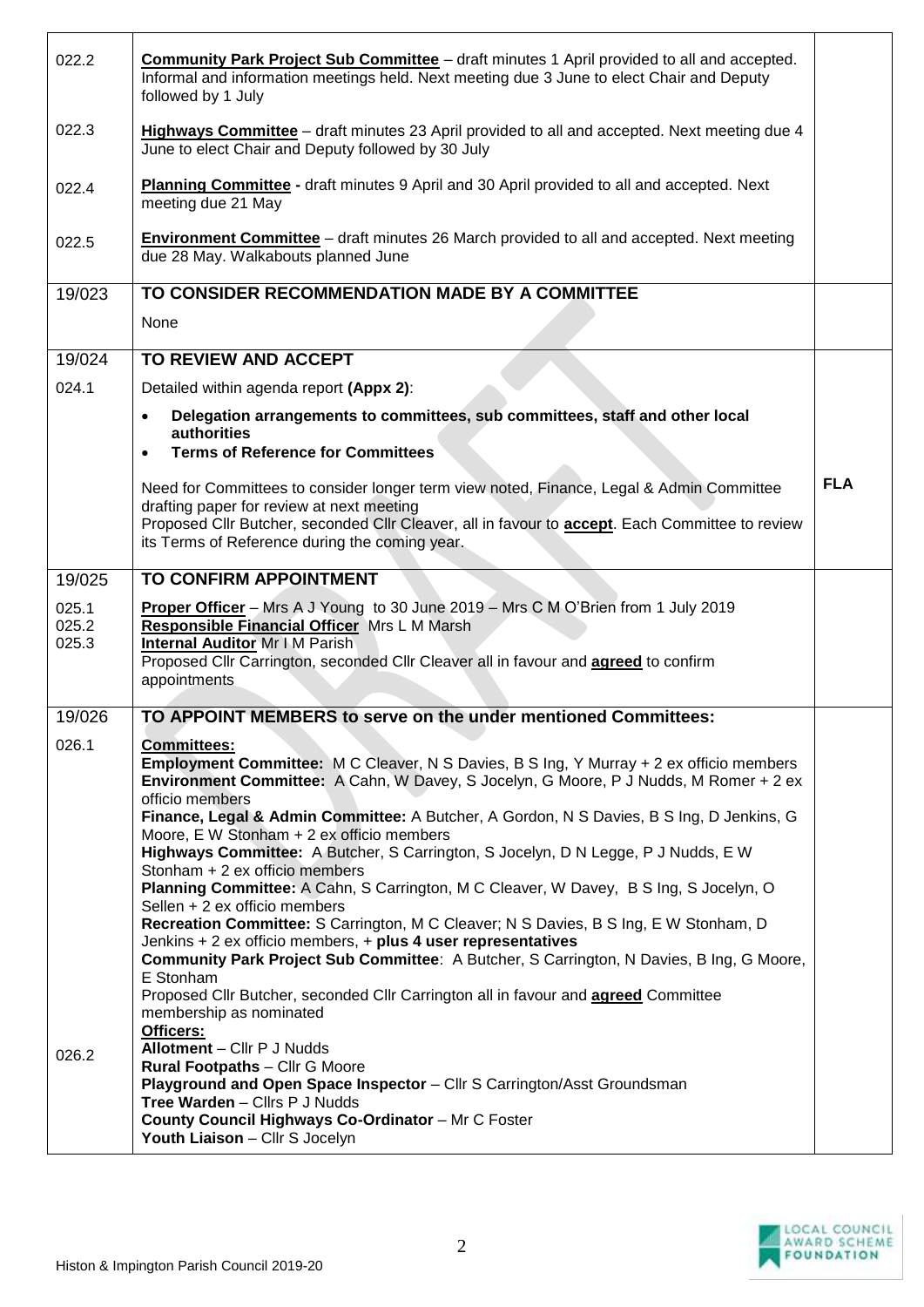|        | Proposed Cllr Butcher seconded Cllr Carrington all in favour and <b>agreed</b> appointment of Officers                                                                                                                                                                                             |  |
|--------|----------------------------------------------------------------------------------------------------------------------------------------------------------------------------------------------------------------------------------------------------------------------------------------------------|--|
| 026.3  | To appoint members, including Convenors, to serve on the under mentioned Working                                                                                                                                                                                                                   |  |
|        | <b>Groups and Task &amp; Finish Groups as required</b>                                                                                                                                                                                                                                             |  |
|        | Drainage Working Party - Clirs, E Farrell, B S Ing, G Moore, D W Payne; Mr R Barrett<br>Health & Well-Being Working Party - Cllrs, S Jocelyn, G Moore, Y Murray, D W Payne M<br>Romer                                                                                                              |  |
|        | High Street & Beyond Working Party - Cllrs D Jenkins, P J Nudds; Mr C Foster, Mr I M                                                                                                                                                                                                               |  |
|        | Parish, Ms H Perry<br>King's Meadow Working Party - Cllrs A Cahn, M C Cleaver, D W Payne, + residents<br>Neighbourhood Plan Task & Finish Core Group - Cllrs B Ing, D Jenkins, G Moore, D W                                                                                                        |  |
|        | Payne, M Romer, O Sellen<br>Newsletter Editorial Team - Cllrs B Ing, D W Payne, editors and residents<br>Primary School Development Task & Finish - Cllrs A Butcher, E Farrell, S Jocelyn, D W                                                                                                     |  |
|        | Payne, Oliver Sellen                                                                                                                                                                                                                                                                               |  |
|        | Public Art Working Party - Cllr Cahn, B Ing, G Moore, P J Nudds, M Romer                                                                                                                                                                                                                           |  |
|        | All memberships proposed Cllr Butcher, seconded Cllr Carrington all in favour and <b>agreed</b>                                                                                                                                                                                                    |  |
| 18/027 | TO REVIEW AND ACCEPT                                                                                                                                                                                                                                                                               |  |
| 027.1  | and adopt appropriate Standing orders and financial regulations<br>$\bullet$                                                                                                                                                                                                                       |  |
| 027.2  | Arrangements (including legal agreements) with other local authorities, not-for-profit<br>$\bullet$<br>bodies and businesses                                                                                                                                                                       |  |
| 027.3  | Representation on or work with external bodies and arrangements for reporting back<br>$\bullet$                                                                                                                                                                                                    |  |
| 027.3  | Inventory of land and other assets including buildings and office equipment<br>$\bullet$                                                                                                                                                                                                           |  |
| 027.4  | Arrangements for insurance cover in respect of all insurable risks<br>$\bullet$                                                                                                                                                                                                                    |  |
| 027.5  | Council's and/or staff subscriptions to other bodies<br>$\bullet$                                                                                                                                                                                                                                  |  |
| 027.6  | <b>Council's complaints procedure</b><br>$\bullet$                                                                                                                                                                                                                                                 |  |
| 027.7  | Council's policies, procedures and practices in respect of its obligations under<br>$\bullet$<br>freedom of information and data protection legislation                                                                                                                                            |  |
| 027.8  | Council's policy for dealing with the press/media<br>$\bullet$                                                                                                                                                                                                                                     |  |
| 027.9  | <b>Council's employment policies and procedures</b><br>$\bullet$                                                                                                                                                                                                                                   |  |
| 027.10 | Council's expenditure incurred under s.137 of the Local Government Act 1972 or the<br>$\bullet$<br>general power of competence                                                                                                                                                                     |  |
|        | Detailed in Agenda Report (Appx 3) provided to all for review. All items proposed Cllr Ing,<br>seconded Cllr Nudds all in favour to accept                                                                                                                                                         |  |
| 18/028 | TO DETERMINE time and place or ordinary meetings of the Full Council up to and                                                                                                                                                                                                                     |  |
|        | including the next annual meeting of Full Council; to determine scheduled dates for<br>Committees up to the next annual meeting                                                                                                                                                                    |  |
| 028.1  | Calendar of meetings provided to all (Appx 4)                                                                                                                                                                                                                                                      |  |
| 18/029 | <b>TO RECEIVE REPORTS</b>                                                                                                                                                                                                                                                                          |  |
| 029.1  | Annual report from Histon & Impington Parish Council Committees and representatives<br>(Appx 5) Copies would be available on the website, at the Parish Office and Library. A version<br>of the Chairman's Annual Report and Financial Report would feature in the June 2019 HISIMP<br><b>News</b> |  |

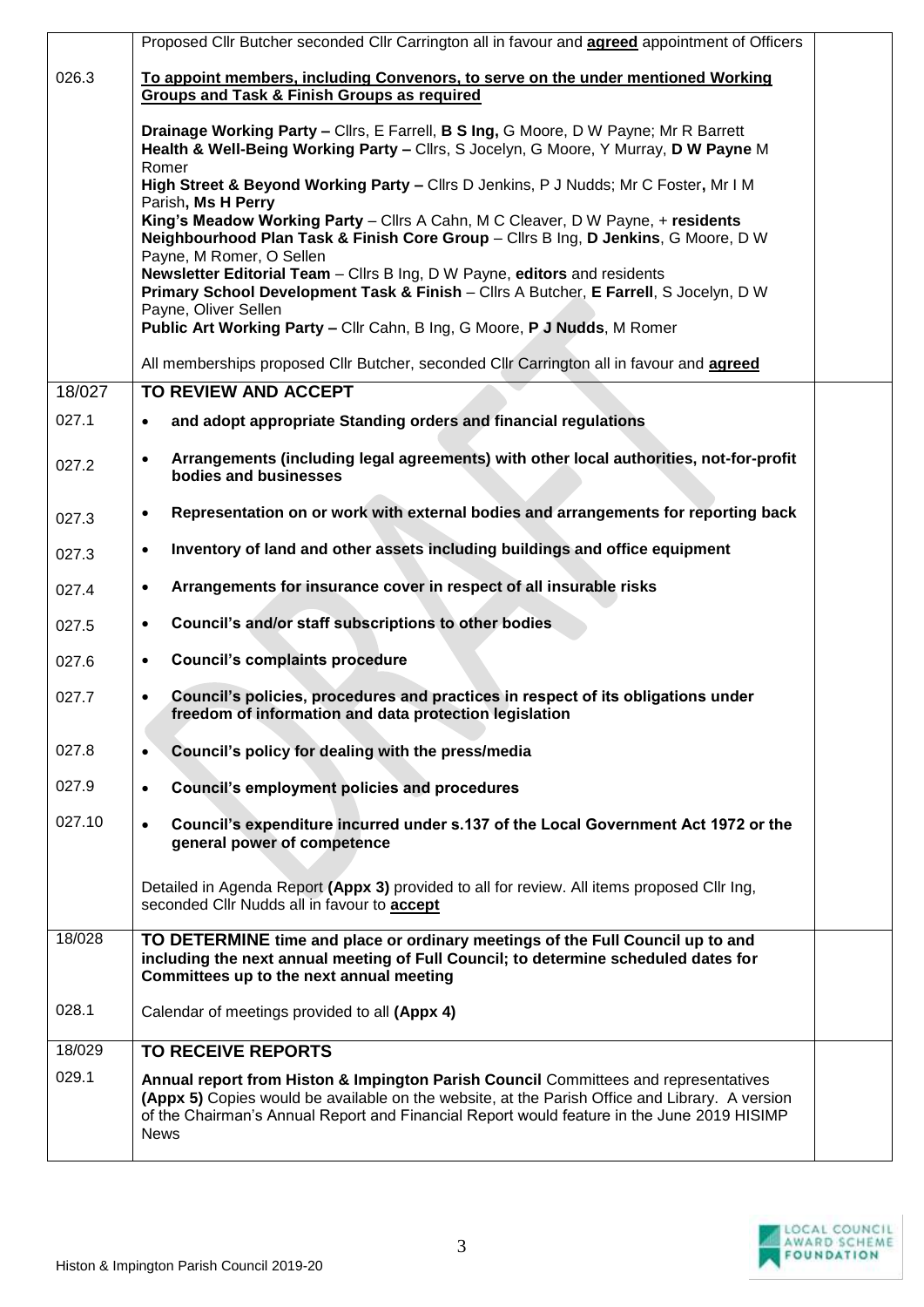| 029.2          | Annual and/or monthly reports from County and District Councillors. Cty Cllr Jenkins<br>provided annual and monthly reports for County Council, available on his website, covering:<br>Local Schools OfStEd inspections; Histon Library; Highways projects delivered; Committee &<br>Full Council meetings; Consultations<br>Additional discussion on:<br>County Council matters that affect Histon & Impington in the coming year: New School, Buxhall<br>Farm; successful LHI Scheme; Histon Library<br>Library service during construction works at School Hill interim arrangements expected, Cllr<br>Nudds urged continuous library service throughout the re-development<br>Infant School building Cllrs Jenkins, Davies, Moore and Payne had met to discuss future options<br>for site, need for medical centre in the village noted. Site submitted as part of SHLAA process.<br>Cty Cllr Jenkins advised Parish Council to start process to lobby for the right future<br>SHLAA Strategic Housing Land Availably Assessment, County Council have submitted all sites<br>in their ownership in Histon and Impington |                          |
|----------------|-----------------------------------------------------------------------------------------------------------------------------------------------------------------------------------------------------------------------------------------------------------------------------------------------------------------------------------------------------------------------------------------------------------------------------------------------------------------------------------------------------------------------------------------------------------------------------------------------------------------------------------------------------------------------------------------------------------------------------------------------------------------------------------------------------------------------------------------------------------------------------------------------------------------------------------------------------------------------------------------------------------------------------------------------------------------------------------------------------------------------------|--------------------------|
| 029.3          | District Councillors Annual Report provided to all, covering: Governance, New Business Plan,<br>Medium Term Financial Strategy, Housing, New Investment Strategy, Customer Service, Shared<br>Services, 'Green to our Core'.<br>Additional Discussion on:<br>District Council matters that affect Histon & Impington in the coming year: A14 Landscaping;<br>Urban Tree Planting, joint venture with Cambridge City Council; ambition to improve carbon<br>efficiency, increase solar panels and footpath lighting<br>Marshalls Development Cllr Ing queried the impact of 12,000 houses at Marshalls on the five<br>year supply figures, reducing the pressure for development in Parishes<br>Community Centre Consultation St Audreys Close, Kay Hitch Way and Homefield & Hereward,<br>Cllr Cahn to consult contact at SCDC for clarity on proposals for Histon and Impington                                                                                                                                                                                                                                            | <b>Dist Cllr</b><br>Cahn |
| 029.4          | Clerk's Report (Pg 1 and 2) (Appx 6) copied to all and accepted.<br>Additional discussion on:<br>CAPALC Training 28 <sup>th</sup> June ideal opportunity for new councillors, Cllr Ing expressed interest<br>should no other councillor wish to attend<br>Hisimp email address dedicated email for all Councillors, noting option to now respond from<br>address, details available from Acting Clerk                                                                                                                                                                                                                                                                                                                                                                                                                                                                                                                                                                                                                                                                                                                       | <b>BSI</b>               |
| 029.5          | Internal Auditor's Report (Appx 7) copied to all and accepted, no issues of concern                                                                                                                                                                                                                                                                                                                                                                                                                                                                                                                                                                                                                                                                                                                                                                                                                                                                                                                                                                                                                                         |                          |
| 029.6          | Any other Committee Chair reports:<br><b>Employment Committee</b> - next meeting to be confirmed                                                                                                                                                                                                                                                                                                                                                                                                                                                                                                                                                                                                                                                                                                                                                                                                                                                                                                                                                                                                                            |                          |
| 029.7          | Any other Working Group / Task & Finish Group Reports<br>Neighbourhood Plan - Cllr Jenkins provided written report copied to all (Appx 8) Village<br>Design Statement now in final draft form, consistent with Neighbourhood Plan. Note VDS is<br>instead of Design Guide. Thanks recorded to all members contributing to the plan and<br>associated documents<br>A14 Action Group - Cllr Jocelyn provided written updating report, copied to all (Appx 9). Cllr<br>Jocelyn urged all to read and ask questions                                                                                                                                                                                                                                                                                                                                                                                                                                                                                                                                                                                                             |                          |
| 19/030         | TO RECEIVE FINANCE & ADMINISTRATION REPORT (Appx 6)                                                                                                                                                                                                                                                                                                                                                                                                                                                                                                                                                                                                                                                                                                                                                                                                                                                                                                                                                                                                                                                                         |                          |
| 030.1          | Finance Legal & Admin Committee - draft minutes 29 April provided to all and accepted. Next<br>meeting due 3 June to elect Chair and Deputy followed by 8 July                                                                                                                                                                                                                                                                                                                                                                                                                                                                                                                                                                                                                                                                                                                                                                                                                                                                                                                                                              |                          |
| 030.2<br>030.3 | Delegated payment of accounts noted<br>Approve payment of outstanding accounts Proposed Cllr Ing, seconded Cllr Cleaver all in<br>favour and agreed                                                                                                                                                                                                                                                                                                                                                                                                                                                                                                                                                                                                                                                                                                                                                                                                                                                                                                                                                                         |                          |
| 030.4<br>030.5 | <b>Amounts paid in noted</b><br><b>Completion of Risk Assessment Review April 2019</b> noted                                                                                                                                                                                                                                                                                                                                                                                                                                                                                                                                                                                                                                                                                                                                                                                                                                                                                                                                                                                                                                |                          |
| 030.6          | To approve amendments to Unity Trust Bank Mandate by removing retiring Councillors and<br>adding newly elected members, noting resignation of Josephine Teague. Proposed Cllr Butcher,                                                                                                                                                                                                                                                                                                                                                                                                                                                                                                                                                                                                                                                                                                                                                                                                                                                                                                                                      |                          |
| 030.7          | seconded Cllr Cahn all in favour and agreed<br>To agree to nominate one new signatory to the account Proposed Cllr Butcher, seconded<br>Cllr Cahn all in favour and agreed Cllr Cleaver to be added to account signatories                                                                                                                                                                                                                                                                                                                                                                                                                                                                                                                                                                                                                                                                                                                                                                                                                                                                                                  |                          |
|                |                                                                                                                                                                                                                                                                                                                                                                                                                                                                                                                                                                                                                                                                                                                                                                                                                                                                                                                                                                                                                                                                                                                             |                          |